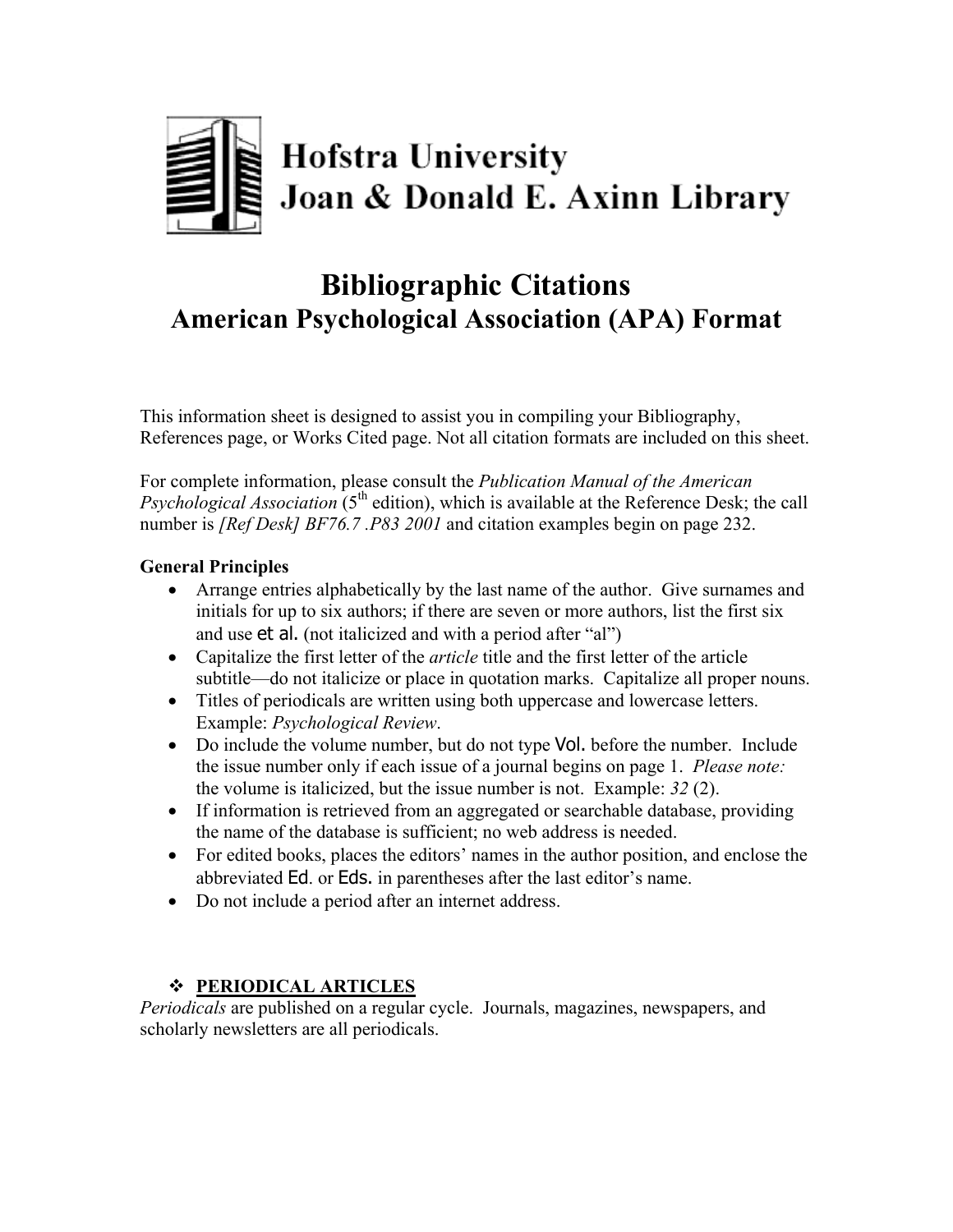9 *Scholarly journals* are usually published no more than three or four times per year and contain long, in-depth articles. The articles have been reviewed by a panel of experts and deemed suitable for publication.

## *Journal article, one author*

| Format: | Author, A. A. (2004). Title of article. Title of Journal, volume, xxx-xxx.           |
|---------|--------------------------------------------------------------------------------------|
|         | <i>Example:</i> Savickas, R. (2003). Event-induced volatility and tests for abnormal |
|         | performance. Journal of Financial Research, 26, 165-178.                             |

## *Journal article, two authors, journal paginated by issue (starts with page 1 each time)*

| Format: | Author, A. A., & Author, B. B. (2004). Title of article. Title                              |
|---------|---------------------------------------------------------------------------------------------|
|         | of Journal, volume (issue), xxx-xxx.                                                        |
|         | <i>Example:</i>   Bennedsen, M., & Schultz, C. (2005). Adaptive contracting: The trial-and- |
|         | error approach to outsourcing. <i>Economic Theory</i> , $25(1)$ , $35-51$ .                 |

## *Journal article, three to six authors*

| Format:  | Author, A. A., Author, B. B., & Author C. C. (2004). Title of article. Title |
|----------|------------------------------------------------------------------------------|
|          | of Journal, volume, xxx-xxx.                                                 |
| Example: | Park, H., Suh, W., & Lee, H. (2004). A role-driven component-oriented        |
|          | methodology for developing collaborative commerce systems.                   |
|          | Information & Software Technology, 46, 819-838.                              |

#### *Journal article, seven or more authors*

| Format:  | Author, A. A., Author, B. B., Author, C. C., Author, D. D., Author, E. E., & |
|----------|------------------------------------------------------------------------------|
|          | Author, F. F., et al. (2004). Title of article. Title of Journal, volume,    |
|          | XXX-XXX.                                                                     |
| Example: | Gross, W., McNeal, J. U., Mertes, J. E., Adams, K. A., Barry, T. E.,         |
|          | Becherer, R. C., et al. (1977). Marketing Abstracts. <i>Journal of</i>       |
|          | Marketing, 41, 123-140.                                                      |

# *Electronic copy of a journal article, retrieved from database*

| Format:  | Author, A. A., Author, B. B., & Author, C. C. (2000). Title of article. Title  |
|----------|--------------------------------------------------------------------------------|
|          | of Periodical, volume, xxx-xxx. Retrieved month, day, year, from source.       |
| Example: | Beutler, L. E., Williams, R. E., & Wakefield, P. J. (1995). Bridging scientist |
|          | and practitioner perspectives in clinical psychology. American                 |
|          | <i>Psychologist, 50, 984-994. Retrieved July 14, 2004, from PsychINFO</i>      |
|          | database.                                                                      |

9 *Magazines* are usually published weekly or monthly.

# *Magazine article*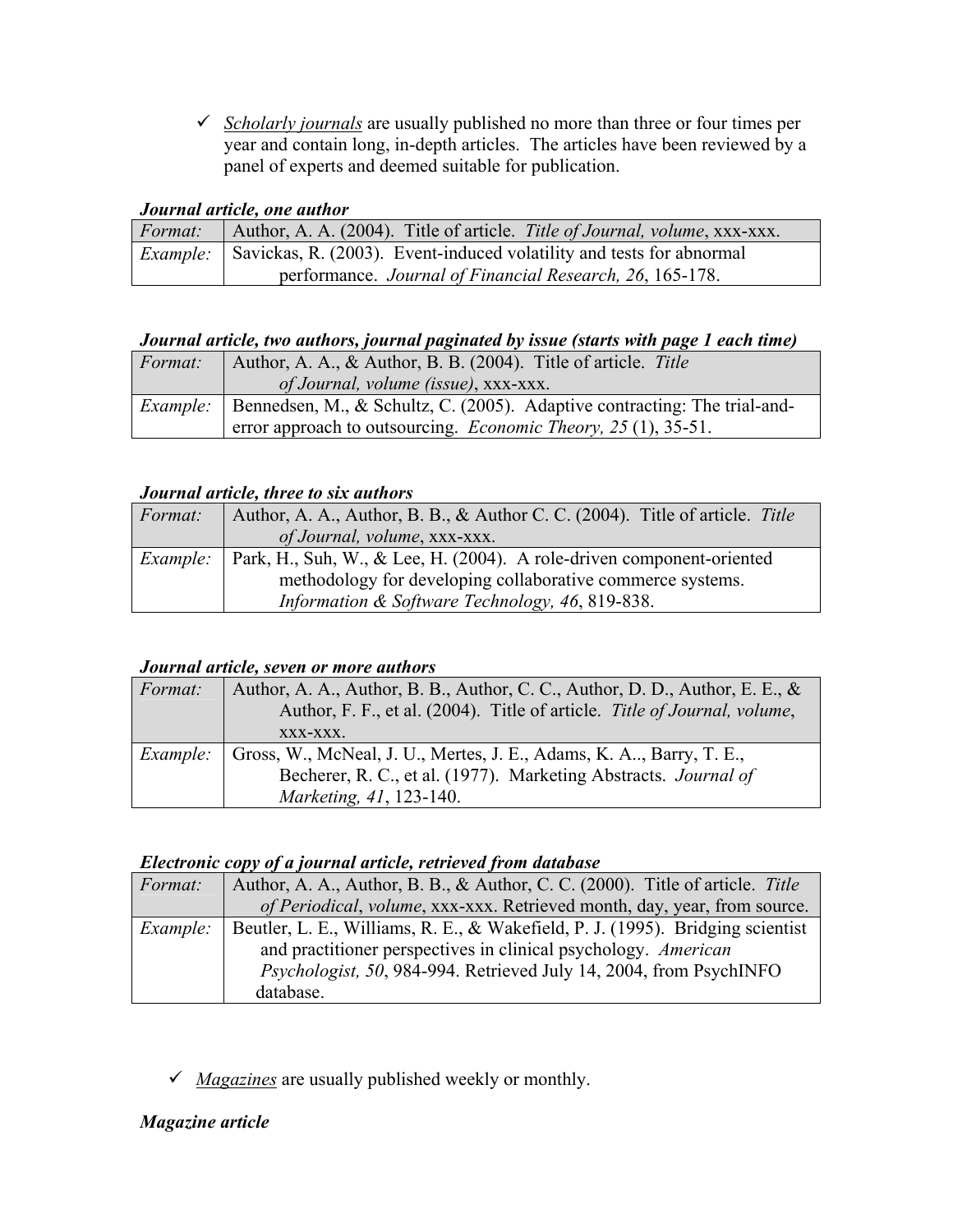| Format:  | Author, A. A. (2004, Month day). Title of article. Title of Magazine,       |
|----------|-----------------------------------------------------------------------------|
|          | <i>volume</i> , xxx-xxx.                                                    |
| Example: | May, R. M. (2000, October 27). Relation Between Diversity and Stability, in |
|          | the Real World. Science, 290, 714-715.                                      |

# 9 *Newsletters*

#### *Newsletter article*

| Format: | Author, A. A. (2004, Month). Title of article. Title of Newsletter,                              |
|---------|--------------------------------------------------------------------------------------------------|
|         | <i>volume</i> , xxx-xxx.                                                                         |
|         | <i>Example:</i>   Harvey-Berino, J., Pintauro, S. (2004). Weight Loss. <i>Nutrition Research</i> |
|         | Newsletter, $23, 2-3$ .                                                                          |

#### *Newsletter article, no author*

| Format:  | Title of article. (2004, Month). Title of Newsletter, volume, xxx-xxx.  |
|----------|-------------------------------------------------------------------------|
| Example: | Experts Meeting on the Adaptation of the UNESCO Resource Kit on STE for |
|          | the Arab states. (2003, July). Connect: UNESCO International Science,   |
|          | Technology & Environmental Education Newsletter, 28, p12.               |

9 *Newspapers* come out on a regular basis, usually every day or every week. *If the article's page numbers are not continuous, format as follows:* p. A1, A4.

## *Newspaper article*

| Format: | Author, A. A. (2004, Month day). Title of article [Descriptive information,          |
|---------|--------------------------------------------------------------------------------------|
|         | if needed]. Title of newspaper, p. xxx-xxx.                                          |
|         | <i>Example:</i> Lesar, D. J. (2004, February 6). Halliburton's Record [Letter to the |
|         | editor]. <i>The New York Times</i> , p. A26.                                         |

## *Newspaper article, no author*

| <i>Format:</i> Article title. (2004, Month day). Title of newspaper, p. xxx-xxx.               |
|------------------------------------------------------------------------------------------------|
| <i>Example:</i>   Mortgage rates are lower. (2004, June 6). <i>The New York Times</i> , p. C6. |

9 *Review Articles* can appear in several formats. Create the citation using the appropriate publication information from other portions of this sheet.